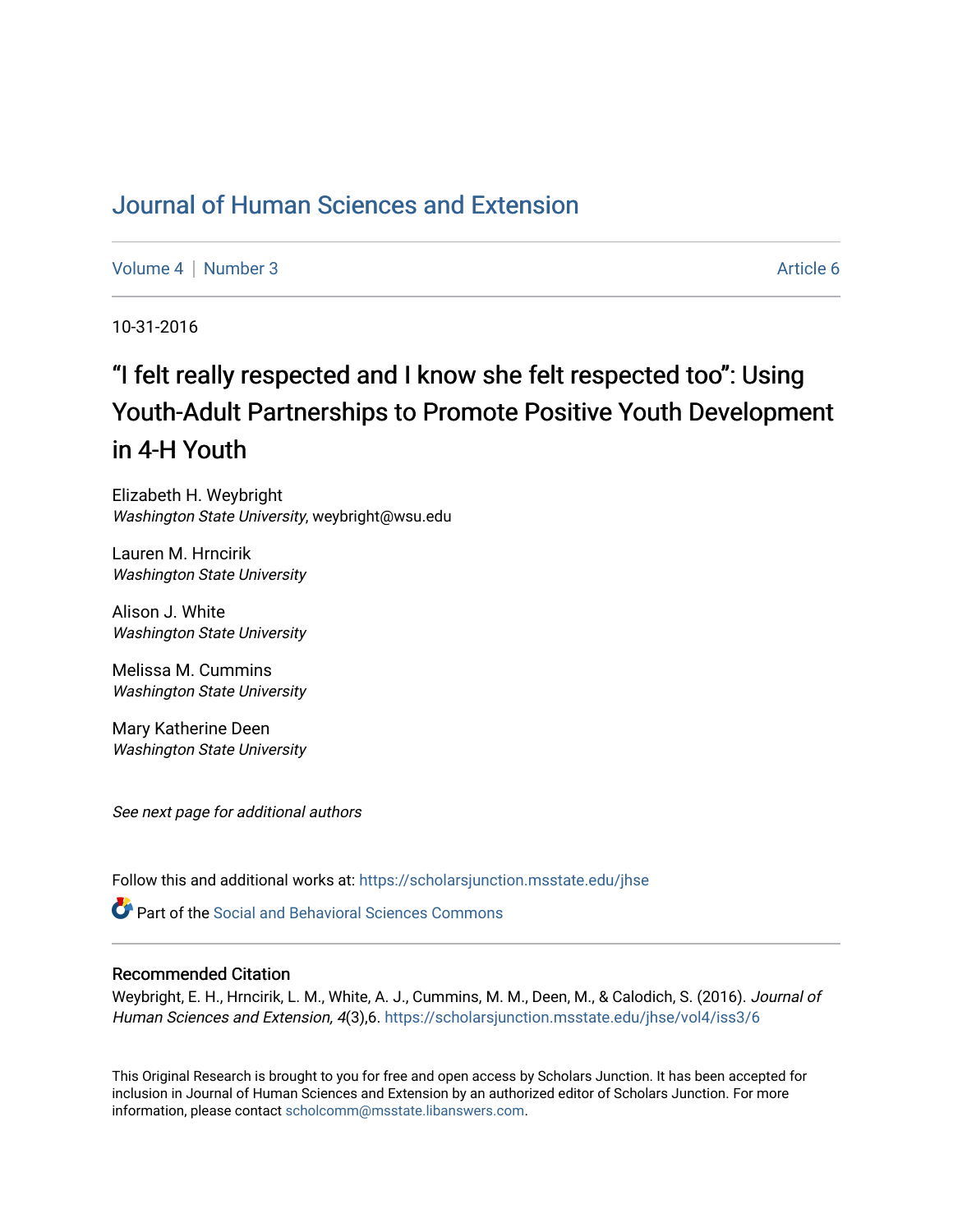## "I felt really respected and I know she felt respected too": Using Youth-Adult Partnerships to Promote Positive Youth Development in 4-H Youth

#### Acknowledgments

The current study was funded by National 4-H Council and ConAgra.

#### Authors

Elizabeth H. Weybright, Lauren M. Hrncirik, Alison J. White, Melissa M. Cummins, Mary Katherine Deen, and Shirley Calodich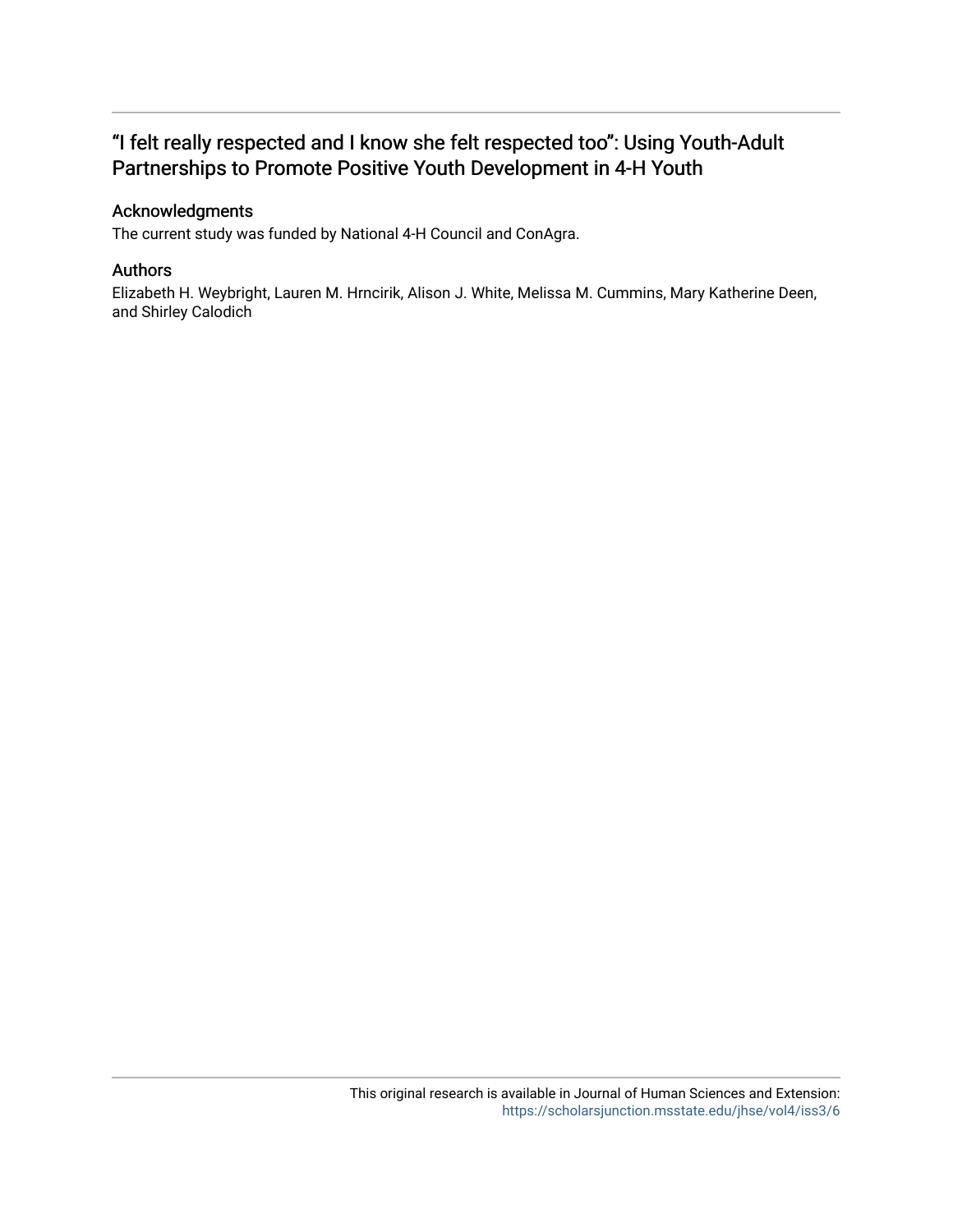## **"I felt really respected and I know she felt respected too": Using Youth-Adult Partnerships to Promote Positive Youth Development in 4-H Youth**

**Elizabeth H. Weybright Lauren M. Hrncirik Alison J. White Melissa M. Cummins Mary Katherine Deen Shirley Calodich**  *Washington State University*

*Youth-adult relationships exist on a continuum from adult-led to youth-led collaborations. However, research suggests that quality youth-adult partnerships, which fall in the middle of this continuum, directly contribute to positive youth development. Given this, the current study evaluated the impact of a 4-H Youth Development program, using youth-adult partnerships and a teens as teachers program model, on positive youth development outcomes of participating youth. Qualitative data were collected from 29 youth to evaluate the 4-H Food Smart Families program presented by Washington State University Youth Advocates for Health (YA4-H!). Data analysis identified themes related to the benefits and challenges of the youth-adult partnership and skills gained from being a teen teacher.* When looking at results from a positive youth development *perspective, it is evident the youth who participated in youth-adult partnerships and as teen teachers experienced beneficial outcomes. Qualitative codes clearly aligned with 4-H Essential Elements of belonging, mastery, independence, and generosity, indicating positive youth development had occurred despite realworld implementation challenges. Based on our experience and lessons learned, we conclude with suggestions for successful implementation of a youth-adult partnership.* 

*Key Words:* positive youth development, youth-adult partnerships, teens as teachers

## **Introduction**

It is well established that youth engagement in structured, supervised, out-of-school activities is associated with both short- and long-term positive outcomes, such as greater psychological health and academic achievement (e.g., Bartko & Eccles, 2003). One important aspect

Direct correspondence to Elizabeth Weybright at elizabeth.weybright@wsu.edu

Journal of Human Sciences and Extension Volume 4, Number 3, 2016 Journal of Human Sciences and Extension Volume 4, Number 3, 2016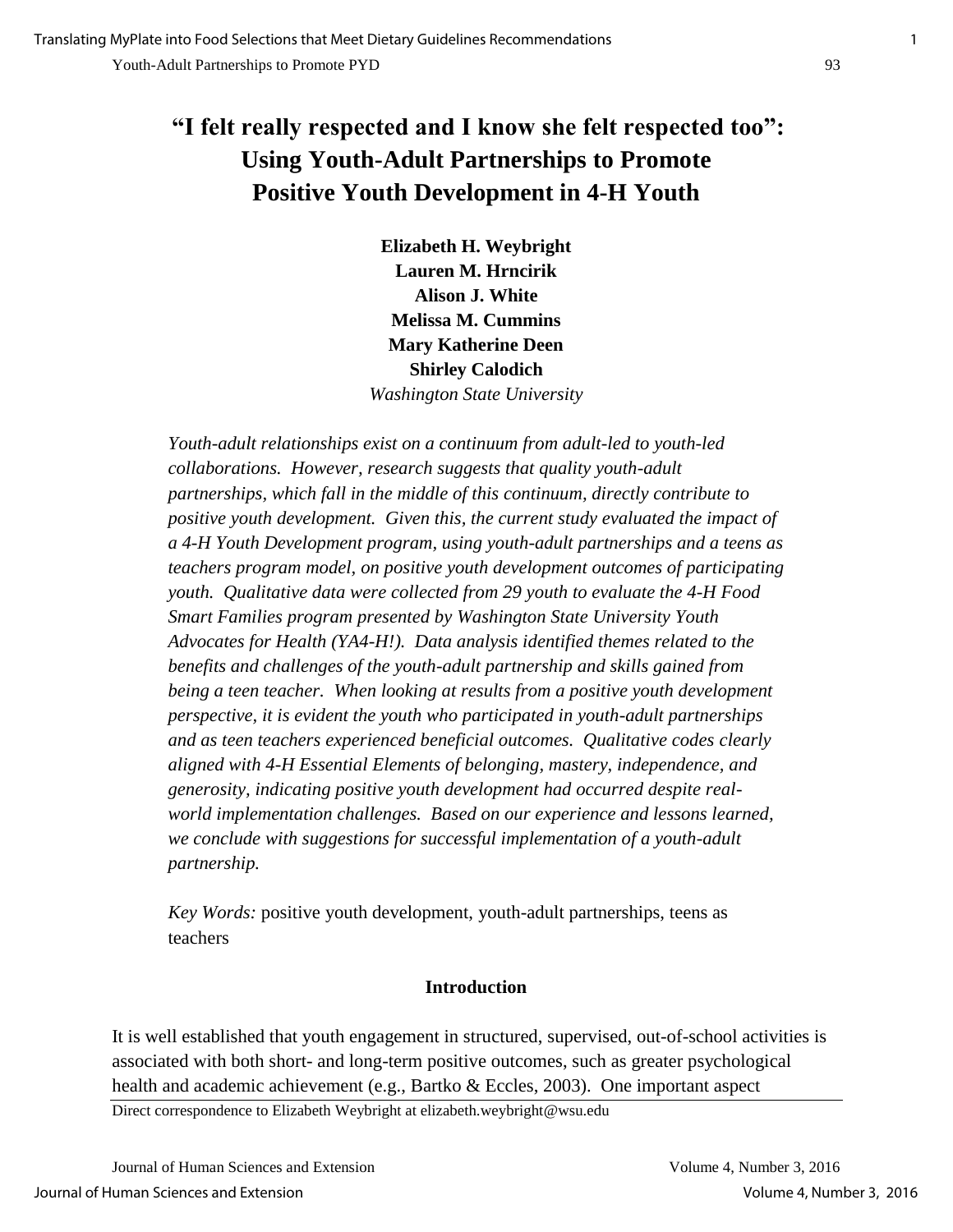enhancing healthy development is the presence of supportive, caring adults within out-of-school activities (Eccles, Barber, Stone, & Hunt, 2003). Although youth engage with adult leaders in a variety of contexts (e.g., teachers, coaches, 4-H club leaders), not all youth-adult relationships are true partnerships. In many instances, adults retain much of the control and power in the relationship. While this power imbalance may be appropriate for some types of activities such as sports, greater developmental outcomes may be reached when youth and adults are equals in the relationship. Research suggests youth-adult partnerships, characterized by shared power, directly contribute to positive youth development (Wong, Zimmerman, & Parker, 2010; Zeldin, Krauss, Collura, Lucchesi, & Sulaiman, 2014). Given this, the current study evaluated the impact of a 4-H Youth Development program, where youth and adults work in partnership to implement a teens as teachers program model, on positive youth development.

#### **Positive Youth Development and the Essential Elements**

Positive youth development (PYD) is a strategic approach to youth development focused on empowering youth to actively promote their own positive growth by building external (e.g., relationships, opportunities) and internal (e.g., personal qualities) assets (Scales & Leffert, 2004; Surko, Pasti, Whitlock, & Benson, 2006). As an applied developmental science, PYD is grounded in developmental psychology and driven by an emphasis on youth as agents of change, especially in community contexts (Benson, Scales, Hamilton, & Sesma, 2007). The concept of PYD emerged in the early 1990s in contrast to the more common deficit-based approach that "underestimated the true capacities of young people by focusing on their deficits rather than their developmental potentials" (Damon, 2004, p. 13). As the theory and practice of PYD rapidly developed so did language by which to measure it. The Six C's (i.e., connection, competence, confidence, character, compassion, and contribution), proposed in a synergistic progression by Little (1993), Eccles and Gootman (2002), Roth and Brooks-Gunn (2003a, 2003b), and Lerner and colleagues (2005; Lerner, Dowling, & Anderson, 2003), are widely recognized as the developmental foci and indicators of PYD programming.

As PYD and the six C's became more widespread, 4-H was beginning to acknowledge the importance of PYD within its programming. In 1999, eight Critical Elements (listed in Table 1) were identified as crucial components of PYD experiences by evaluators from the National 4-H Impact Design Implementation Team (Martz, Mincemoyer, & McNeely, 2009). These eight Critical Elements were later simplified by Cathann Kress, former Director of Youth Development at National 4-H Headquarters, into the four Essential Elements of belonging, mastery, independence, and generosity. These four Essential Elements were modeled after the Circle of Courage, a PYD model developed in 1990 by Brendtro, Brokenleg, and Van Bockern (2005) who consider the Essential Elements vital and universal needs of all children. The Essential Elements are designed to work in concert with one another to empower youth while building positive assets and to best promote healthy development when program facilitators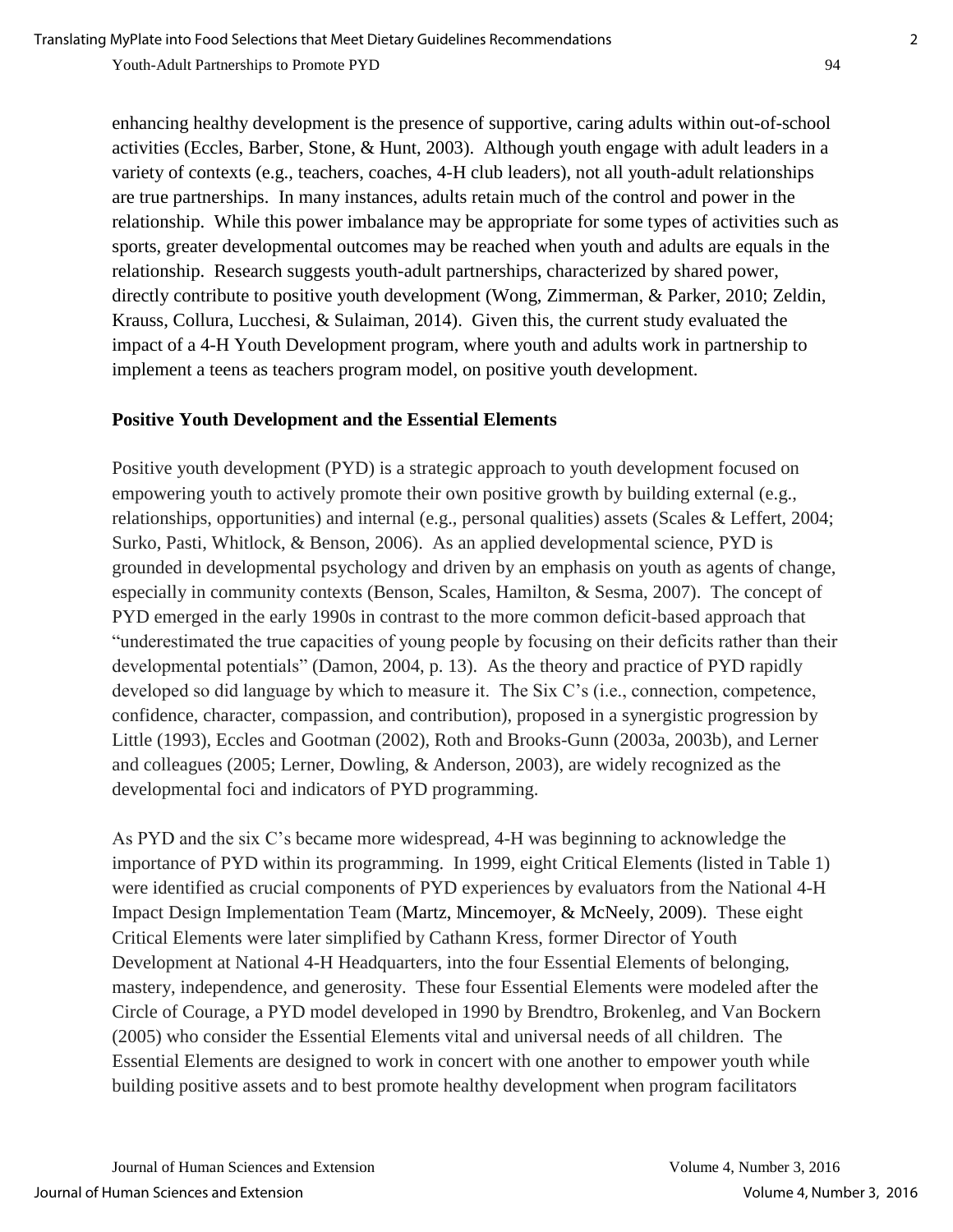emphasize them in the appropriate hierarchy: establishing belonging before mastery, followed by opportunities for independence then generosity (Martz et al., 2009).

The four Essential Elements are a holistic assembly of the eight Critical Elements and the Six C's. Table 1 demonstrates these relationships and related vocabulary. In addition, this table clarifies how the key features of developmental relationships (i.e., attachment, progressive complexity, balance of power, and reciprocity) align neatly within the Essential Elements framework. These features are thought to be a foundational component of youth-adult partnerships and subsequent PYD outcomes (Bowers, Johnson, Warren, Tirrell, & Lerner, 2015; Li & Julian, 2012) and will be reviewed in detail later in this article.

| Four<br>Essential<br>Elements | Essential Element Definitions <sup>1,2</sup>                                                                                                                                                           | Eight Critical Elements <sup>3</sup>                                                                                  | Features of<br>Developmental<br>Relationships <sup>4</sup> | $Six C's^5$  |
|-------------------------------|--------------------------------------------------------------------------------------------------------------------------------------------------------------------------------------------------------|-----------------------------------------------------------------------------------------------------------------------|------------------------------------------------------------|--------------|
| <b>BELONGING</b>              | Opportunity to establish trusting<br>connections. <sup>1</sup> Youth need to know<br>they are cared about and feel a<br>sense of connection to others. <sup>2</sup>                                    | • Positive relationship<br>with caring adult<br>• Safe environment<br>• Inclusive environment                         | Attachment                                                 | Connection   |
| MASTERY                       | Opportunity to solve problems and<br>meet goals. <sup>1</sup> Youth need to feel<br>they are capable and experience<br>success at meeting challenges<br>aligned with their own interests. <sup>2</sup> | • Engagement in learning<br>• Opportunity for mastery                                                                 | Progressive<br>Complexity                                  | Competence   |
|                               |                                                                                                                                                                                                        |                                                                                                                       |                                                            | Confidence   |
| <b>INDEPENDENCE</b>           | Opportunity to build self-control<br>and responsibility. <sup>1</sup> Youth need to<br>know that they are able to influence<br>people and events through<br>decision-making and action. <sup>2</sup>   | • Opportunity to see<br>oneself as an active<br>participant in the future<br>• Opportunity for self-<br>determination | <b>Balance of Power</b>                                    | Character    |
|                               |                                                                                                                                                                                                        |                                                                                                                       |                                                            | Contribution |
| <b>GENEROSITY</b>             | Opportunity to show respect and<br>concern. <sup>1</sup> Youth need to feel their<br>lives have meaning and purpose. <sup>2</sup>                                                                      | • Opportunity to value<br>and practice service<br>for others                                                          | Reciprocity                                                | Compassion   |

*Table 1. Synthesis of Positive Youth Development Indicators* 

<sup>1</sup>Brendtro et al., 2005, p.132; <sup>2</sup>Kress, 2004, p.1; <sup>3</sup>Martz et al., 2009; <sup>4</sup>Li & Julian, 2012; <sup>5</sup>Lerner et al., 2005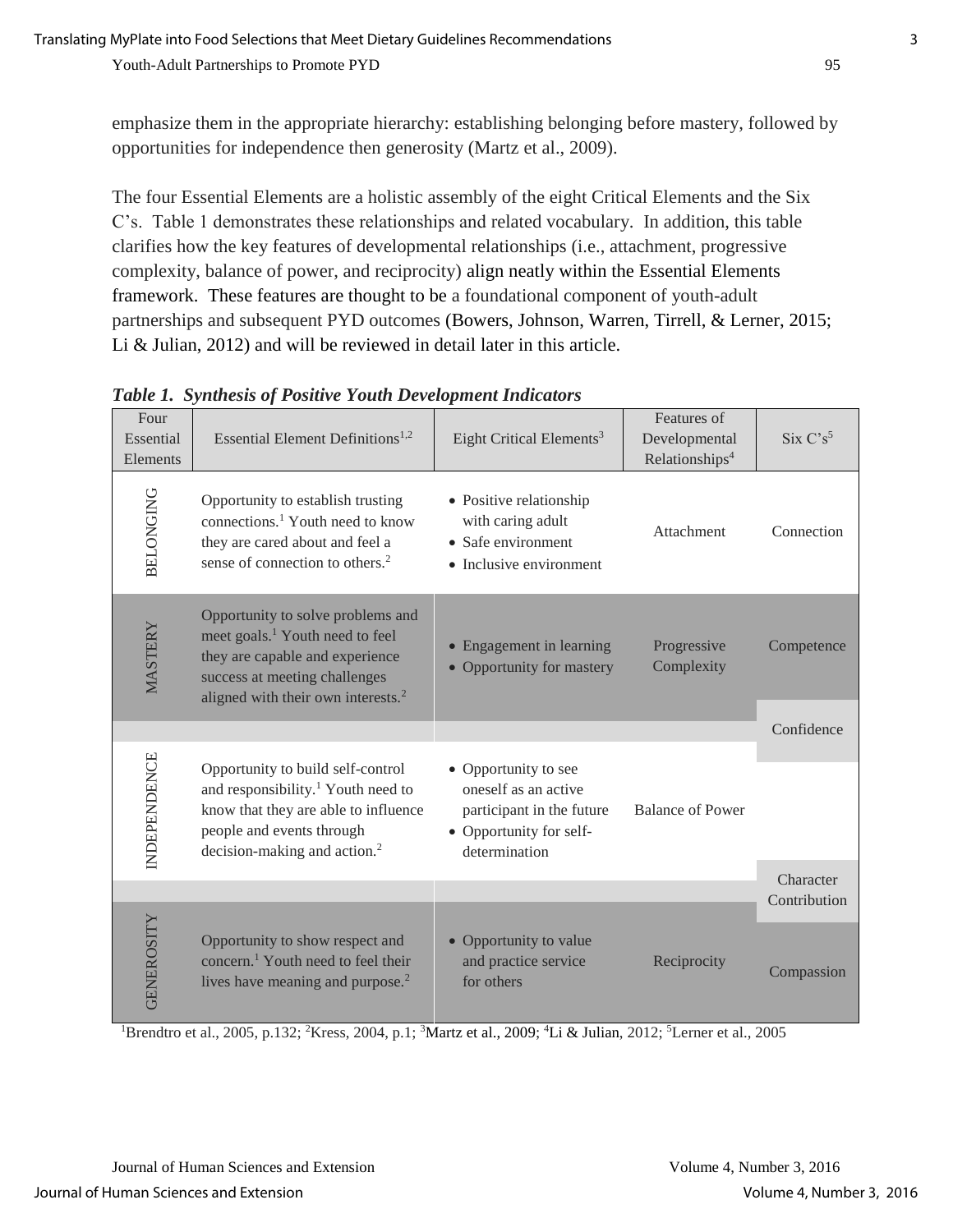## **Youth-Adult Partnerships**

Since its inception in the early 1900s, the 4-H Youth Development program has fostered positive relationships between youth and adults. Initially, these relationships were adult-driven – not allowing for equal youth voice. However, in the 1970s, policy changes initiated by the National Commission on Resources for Youth and the National Task Force on Citizen Education highlighted the importance of youth and adults working together. These youth-adult partnerships were identified as a "strategy for increasing civic and political knowledge, promoting personal efficacy, and encouraging later democratic action" (Zeldin, Christens, & Powers, 2013, p. 386). Recently, the model of a reciprocal, evolving relationship through youth-adult partnerships has become more prevalent. In the 2000s, empirical data began to support youth-adult partnerships as a strategy to promote positive youth development (Camino, 2000; Zeldin & Petrokubi, 2006). Zeldin and colleagues took this one step further, stating "From the perspective of accomplished practitioners, the *most effective* [emphasis added] type of youth participation is typically labeled as youth-adult partnership" (2014, p. 338).

A youth-adult partnership is characterized by a supportive relationship of mutuality and respect between youth and adults with a focus on shared learning and decision-making while working together for a common purpose over a sustained period of time (Camino, 2000; Zeldin et al., 2013; Zeldin, Krauss, Kim, Collura, & Abdullah, 2016; Zeldin & Petrokubi, 2006). Li and Julian (2012) proposed the underlying foundation of the youth-adult partnership is developmental relationships, which are necessary to reach sustained and effective positive youth outcomes. As depicted in Table 1, developmental relationships are comprised of four interwoven features of attachment (e.g., positive emotional connection), progressive complexity (e.g., scaffolding), balance of power, and reciprocity, and tie into the Essential Elements framework as PYD indicators. These relationships are key to "produc[ing] meaningful developmental change" (2012, p. 164), such as early development of cognitive and social skills for children, and later outcomes of greater social skills, emotion regulation, and general psychological well-being.

## **Components of Youth-Adult Partnerships**

Youth-adult partnerships based on the Essential Elements (and developmental relationships) support positive developmental outcomes for youth. Zeldin and colleagues (2016) proposed the two main components of youth-adult partnerships, youth voice in decision-making and supportive adult relationships, lead to the developmental outcomes of youth empowerment and community connectedness when encompassed by program safety and engagement.

Youth voice, the opportunity to speak on behalf of one's self and others, is an important ingredient to identity formation and gaining competence and social trust by providing youth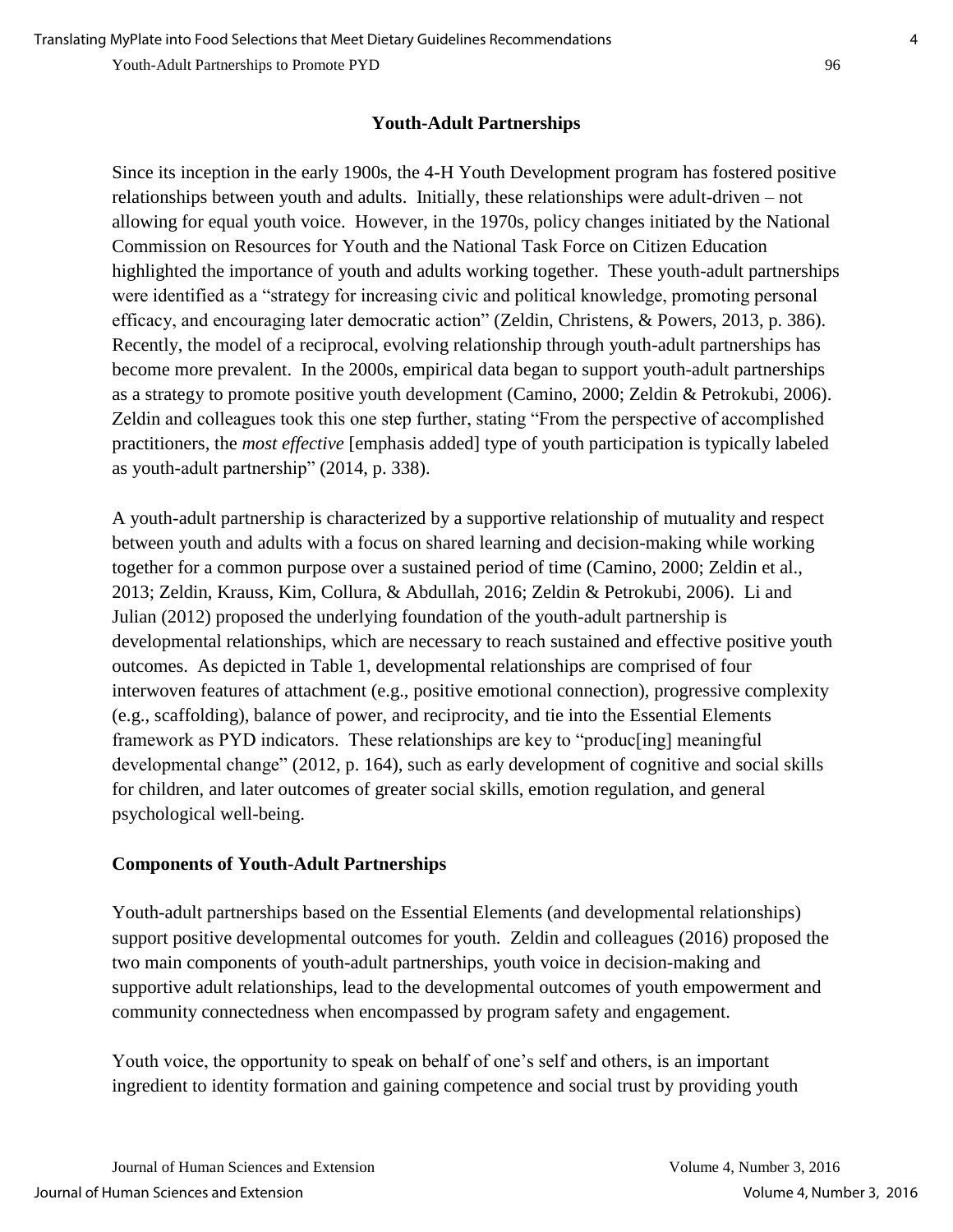opportunities to explore their identity, practice and sharpen critical thinking, and develop teamwork and communication skills (i.e., mastery, independence; Zeldin et al., 2016). The second main component, supportive adult relationships, is key to the developmental relationship that enables the youth to increasingly gain skills and power (i.e., mastery, independence; Camino, 2005; Zeldin et al., 2016). A developmental relationship with a caring adult provides a sense of belonging and increased commitment to community and social networks, as well as

personal and social well-being and empowerment (i.e., belonging, generosity; Christens, 2012; Zeldin & Petrokubi, 2006).

Youth participation in youth-adult partnerships is associated with youth empowerment, selfdetermined behaviors, and the ability to see one's self as having influence (i.e., independence; Zeldin et al., 2014). Anderson and Sandmann (2009) depicted this in their model for youth empowerment, identifying five key practices for a successful youth-adult partnership including fostering self-efficacy, setting a context for action, structuring the task, creating a sense of ownership, and coaching for performance. Empirical research has supported this association between participation and empowerment. For example, Cowan and Smith (2010) found that youth participating in a youth-adult partnership while planning a leadership event for their peers reported positive outcomes, such as greater sense of empowerment and independence (e.g., greater self-confidence and autonomy).

In addition to youth empowerment, research has suggested a link between youth-adult partnerships and greater community connectedness (i.e., belonging, generosity; Zeldin, 2004; Zeldin et al., 2016). The connections formed with adults and peers can provide networks of opportunities for youth, including access to scholarships, awards, and employment (Zeldin et al., 2013). In addition, such community interactions provide opportunity for generosity to be "engaged with and act to enhance their world" (Lerner, Lerner, von Eye, Bowers, & Lewin-Bizan, 2011, p. 1109). Greater connectedness within their community, in turn, enhances the youth-adult partnership by enabling adults to observe youth competence and motivation (Zeldin, 2004).

## **Teens as Teachers**

Youth-adult partnerships can be utilized in multiple settings and are a natural fit within teens as teachers (TAT) program models, which are often employed by Extension youth development programs such as 4-H (Lee & Murdock, 2001). TAT program models utilize cross-age teaching in which teens (i.e., youth) become lead teachers providing academic lessons to younger youth. Through the Essential Elements framework, youth-adult partnerships, using intentionally designed TAT program models, are primed to provide high quality PYD for both the youth and those they teach. Cross-age teaching programs are "believed by many to be among the most effective at providing youth with opportunities that will lead to healthy development and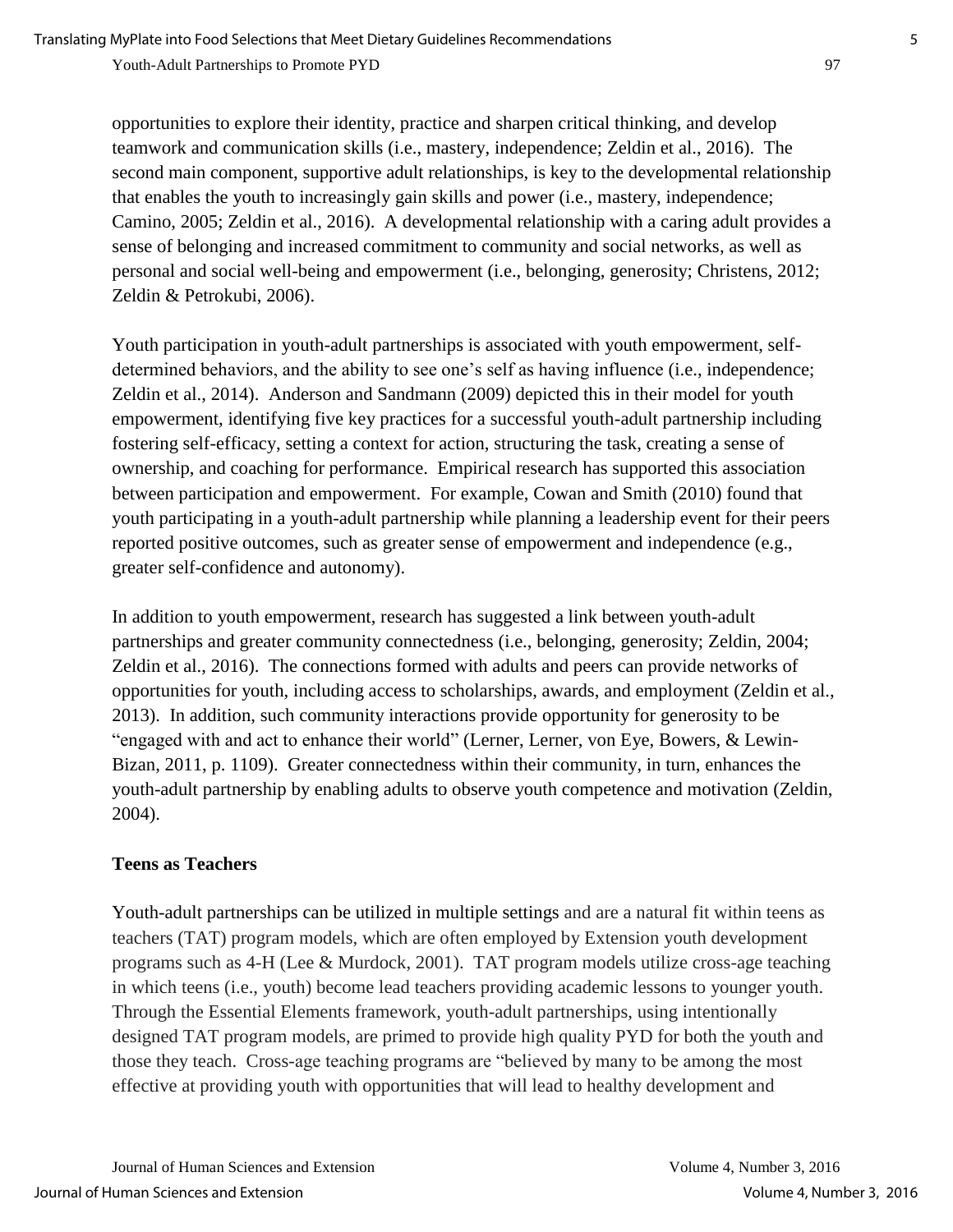avoidance of delinquent behaviors" and therefore nicely complement a youth-adult partnership (Lee & Murdock, 2001, p. 1).

Lee and Murdock (2001) outlined critical components for TAT success, all of which align within one or more of the four Essential Elements. A successful TAT program model promotes belonging through active teen recruitment, team building, recognition, and the support of dedicated adults. Mastery and independence are promoted by strong, detailed curricula, initial and ongoing trainings, communication and support plans, and appropriate evaluation. Generosity is promoted through the service teen teachers provide to their community. Of all the components, Lee and Murdock (2001) found the passion and commitment of adults working in partnership with teen teachers as the key factor for success and long-term sustainability.

### **Current Study**

The purpose of the current qualitative study was to evaluate the impact on youth participating in youth-adult partnerships to implement the 4-H Food Smart Families (4-H FSF) program presented by Washington State University (WSU) Youth Advocates for Health (YA4-H!). YA4-H!, originally developed by Dr. Mary Arnold at Oregon State University, is an umbrella program that engages youth and adults in partnership to address critical community health issues. WSU adopted this program and under it, the 4-H FSF project was implemented using youthadult partnerships to support 4-H teens as teachers and advocates for health teaching younger youth nutrition, cooking, and food-related budgeting lessons using the Choose Health: Food, Fun, and Fitness curriculum (CHFFF; Cornell University, 2014). Within the current study, we focused on the experience and positive youth development outcomes related to being a youth partner in the 4-H FSF program.

#### **Methods**

The study employed a qualitative approach of using focus groups and interviews to capture rich detail on the experience of being in a youth-adult partnership. A focus group is a "group interview – centered on a specific topic ('focus') and facilitated and coordinated by a moderator or facilitator – which seeks to generate primarily qualitative data, by capitalising [sic] on the interaction that occurs within the group setting" (Sim & Snell, 1996, p. 189). Focus groups are a cost-effective and efficient approach to understanding phenomena and provide for a less formal and structured environment that "facilitates self-disclosure of teens and permits researchers to capture experiences and perspectives that may be less readily available via one-on-one situations" (Jones & Broome, 2001, p. 90). When focus groups are not feasible (e.g., due to small sample size, geographical distance), interviews are a viable alternative as long as the same protocol is used for both methods of data collection to facilitate continuity.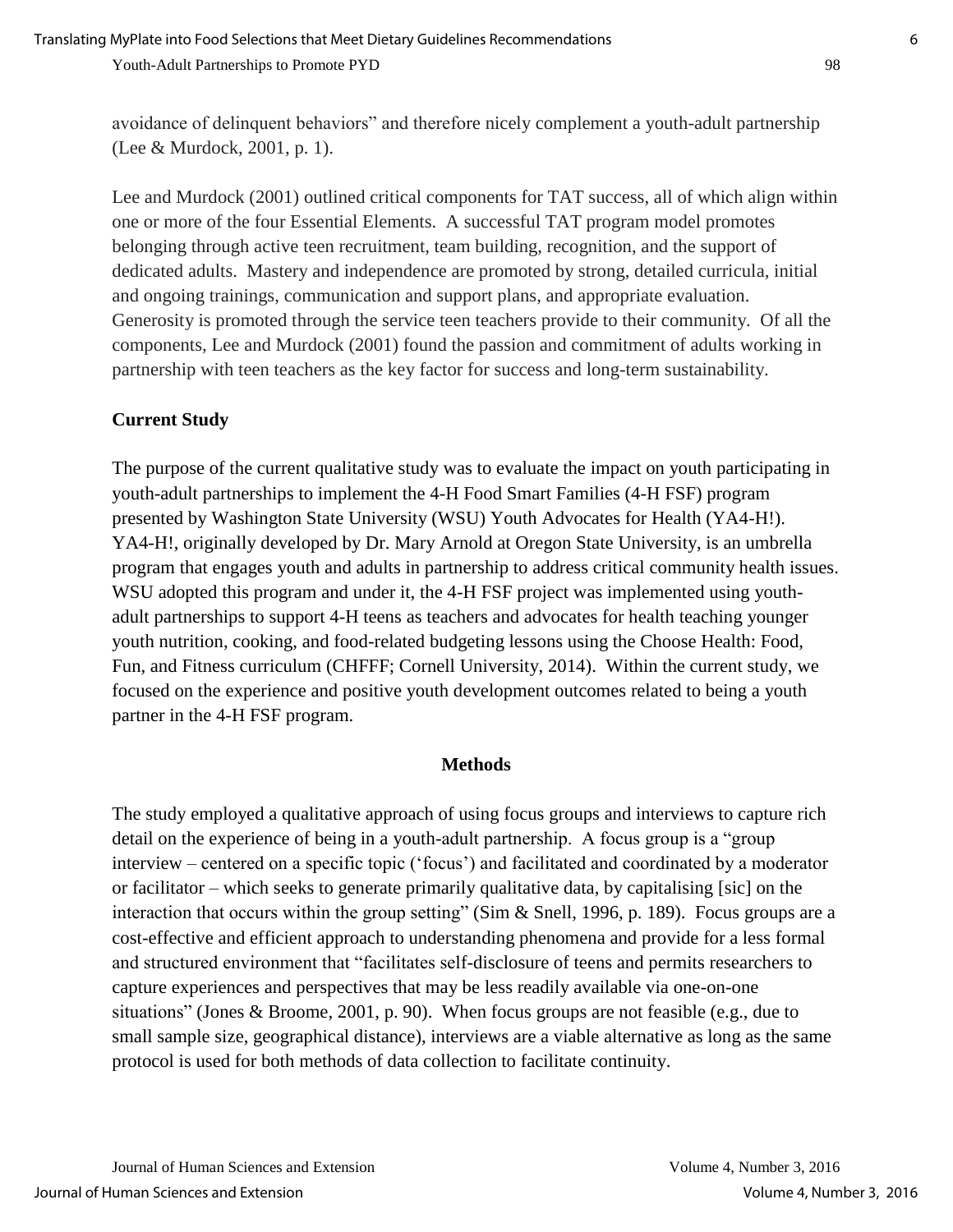#### **Participants**

The sample was taken from a roster of all teens (age 14 to 18 years) who participated as teen teachers in the 2013-2014 implementation of 4-H FSF presented by YA4-H! Out of 61 teens who participated as teen teachers, 29 (48%) participated in the follow-up qualitative evaluation. Twenty-four participated in one of four focus groups, and five participated in a one-on-one interview between October 2014 and January 2015. These 29 teens (59% female) represented eight different counties throughout Washington State. Teen participants were recruited via phone call, email, and word of mouth. The university-affiliated research office found the project was exempt from the need for IRB review; however, parental and youth consent were obtained for all study participants.

#### **Program**

YA4-H! employed a three-step implementation model: 1) a 12-hour train-the-trainer event for youth and adult partners statewide, 2) recruitment and training of additional youth and adults at the community level, and 3) implementation of the selected curriculum or process. In the current project, YA4-H! youth-adult partners were engaged in the 4-H FSF program which utilized teen teachers with adult partners to teach CHFFF to younger youth, 8 to 12 years old, in their communities.

Critical to the success of the program is the initial 12-hour train-the-trainer event. The Essential Elements (Kress, 2004), best practices for teens as teachers (Lee & Murdock, 2001), and best practices for enhancing youth-adult partnerships (Denner, Meyer, & Bean, 2005) were considered when designing the structure of the training. The training was held over a weekend in a central location within the state where youth-adult partners, comprised of one adult and two teens, participated from eight communities. The training was facilitated by an experienced YA4-H! youth-adult team consisting of the research staff (two of whom were curriculum authors), a nutrition specialist, and an experienced teen teacher. The 12 hours were divided into 3 sections: 4 hours on working as youth-adult partners (Arnold & Gifford, 2014), 4 hours on teens as teachers (Arnold, Gifford, Deen, & Edwards, 2015), and 4 hours on subject matter content (i.e., CHFFF). Upon returning to their communities, youth-adult partners recruited additional youth and adults, conducted training for the new members, and implemented the 4-H FSF model of teaching the CHFFF curriculum at a variety of community settings.

#### **Procedures**

Prior conceptual work on positive youth development and manualized curriculums on youthadult partnerships and teens as teachers by Arnold and colleagues (Arnold et al., 2015; Arnold & Gifford, 2014) were used as sensitizing information to develop the focus group and interview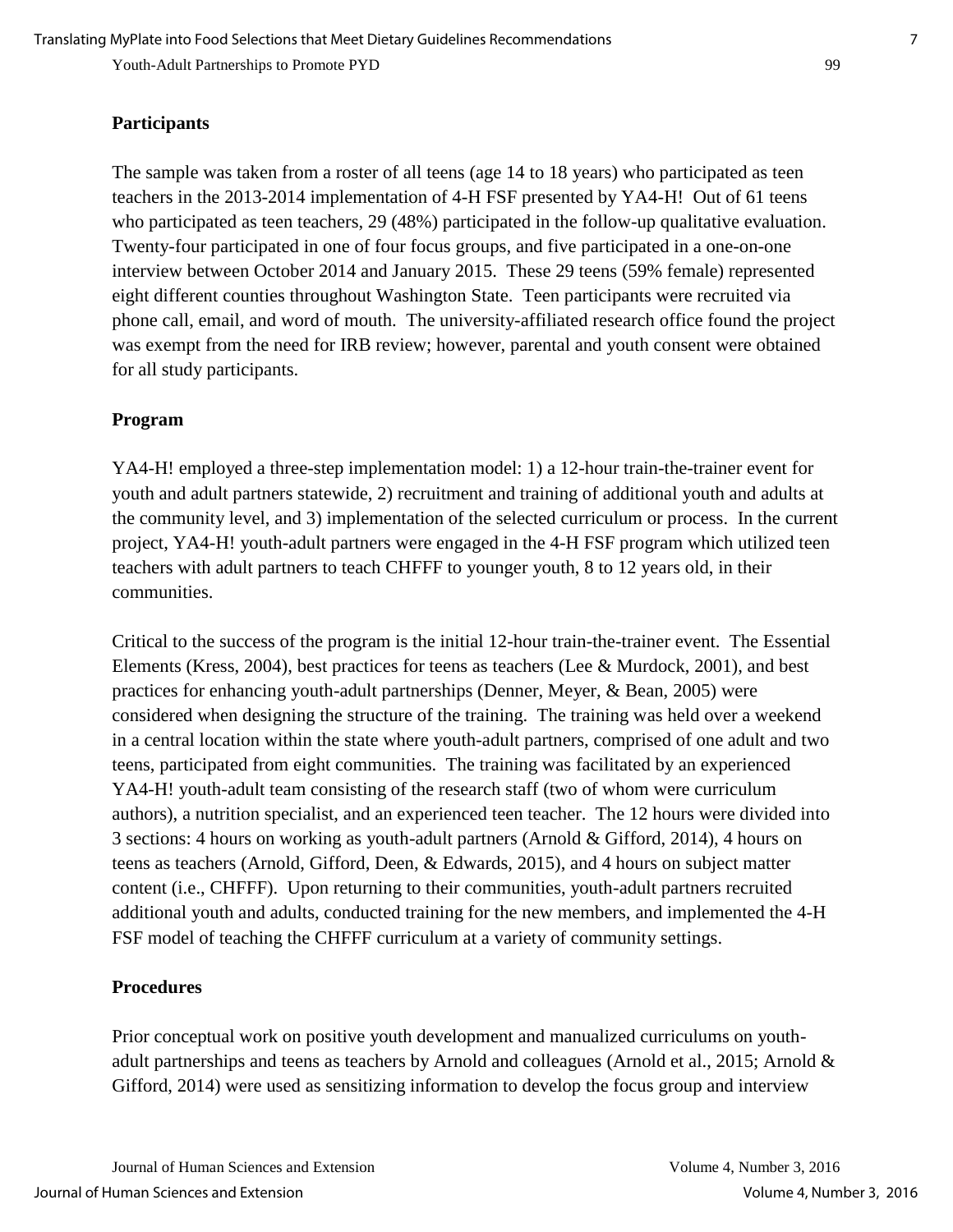protocol and inform the coding process. The research team and curriculum experts reviewed the protocol questions to ensure they represented main concepts of interest. Interviews and focus group sessions were conducted using a semi-structured protocol to achieve consistency across data collection methods. Probing or follow-up questions were left to the discretion of the facilitator. The project evaluator led two focus groups and five interviews, while two county Extension faculty who were directly involved with the project each conducted one focus group. Focus group questions covered the topics of nutrition (e.g., "How do you think participating in the program has impacted your nutrition or healthy eating?"), the youth-adult partnership (e.g., "What was your experience like in the youth-adult partnership?"), the translation of teen teacher skills to job skills (e.g., "Thinking back on your experience, not only working with adults but in being a teen teacher, are there any skills you learned that could be used in future or current work setting?"), the translation of teen teacher skills to other life areas (e.g., "How do you think the skills you learned could translate into other areas of your life?"), and physical activity (i.e., "How do you think participation in the program has impacted your level of physical activity?"). The current study focused on responses related to the youth-adult partnership and the translation of TAT skills gained to employment and other life areas.

#### **Data Analysis**

All interviews and focus groups were conducted until data saturation had been achieved or the point where additional data provided no new information and no new themes were observed (Guest, Bunce, & Johnson, 2006). Sessions were audio recorded and transcribed verbatim by a project staff member. Data analysis followed the four steps to generate best qualitative evidence from Green and colleagues (2007), including data immersion, coding, creating categories, and identifying themes. Three members of the research team read through all transcripts (i.e., data immersion), independently coded (i.e., coding), and collectively discussed and developed an emergent coding scheme based on theory, curriculums used, and prior empirical work (i.e., creating categories). To achieve reliability, six additional research team members independently coded each transcript with the previously developed coding scheme. All authors of the current study then convened to identify themes present (i.e., identification of themes). Intercoder agreement was calculated by percent of agreement divided by the percent agreement plus percent disagreement for coding pairs. Due to the large number of coded transcripts, 33% of transcripts were randomly selected for reliability calculations. Discrepancies within codes were discussed among coders until an acceptable level of agreement was reached (Creswell, 2013).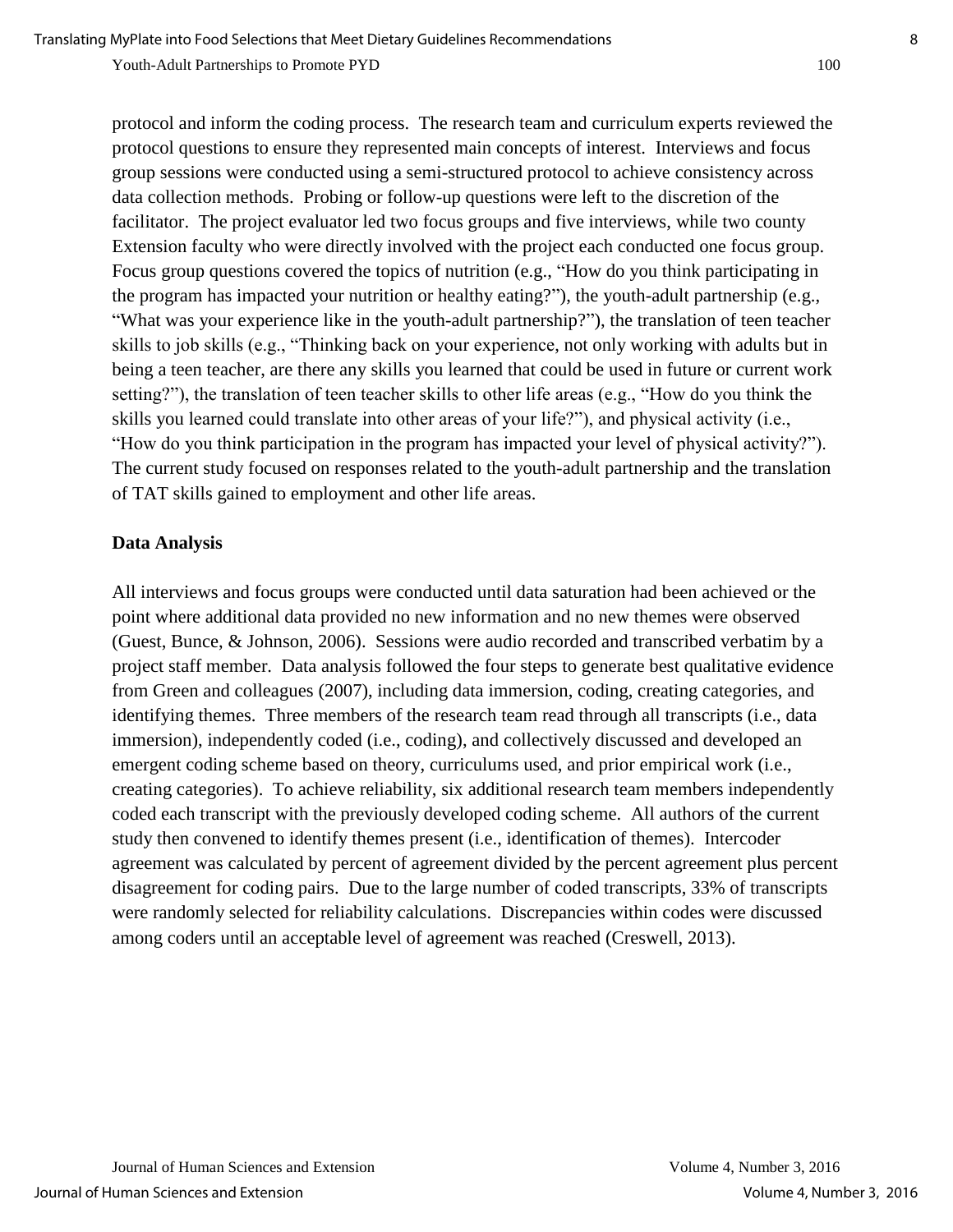#### **Results**

## **Benefits and Challenges of the Youth-Adult Partnership**

Youth were asked about their experience in the youth-adult partnership (Y-AP) and specifically, what worked well and challenges faced. Seven subcodes were identified under the broader category of benefits of Y-APs. Subcodes included mutual respect, the opportunity to lead/teach, having an adult as a supportive mentor/coach, friendship with adults and peers, shared responsibilities/partnerships with adults and peers, independence/autonomy in teaching, and having fun.

Youth reported they felt as equals in the relationship with a supportive adult. One youth reported, "… she [the adult partner] didn't try to control anything, and we worked together, and it wasn't as if she was a superior – it was like we were equal." A second youth noted the mutual respect and the availability of the adult as a mentor when needed, "I felt really respected, and I know she felt respected too. She let me lead but was really helpful when I needed help." This support was noticed as youth had the opportunity to teach lessons independently, "…when it came to the actual teaching, we were pretty independent and were able to do things with our other teen teachers." Finally, youth appreciated the opportunity to work collaboratively not only with adults but also to develop relationships with peers as illustrated by this female, "We [youth] were all very close, and like kind of became friends, and it was a lot of fun."

Youth were also asked about the challenges of Y-APs. Although few challenges were identified, two common challenges included communication within the partnership and logistics such as organizing schedules and transportation. One female youth reported a challenge was "the time before the lessons and communication about when we needed to be places and where we needed to be." Method of communication was a challenge with youth and adults tending to use different forms. For example, many youth preferred to text versus read and answer emails. Other youth acknowledged transportation as a challenge since some youth were not able to drive on their own yet.

## **Skills Gained from Participating as Teen Teachers**

In the process of participating as a teen teacher, youth reported gaining skills related to the four themes of teaching, communication, leadership, and emotional intelligence. Teaching skills encompassed aspects of preparation, engaging with youth, managing the classroom, and adapting curriculum. One youth who discussed the importance of planning stated, "I learned how to plan ahead of time and make sure I schedule my time well…," while another teen reported gaining flexibility as teens "learn[ed] how to make last minute adjustments…and last minute improvising" while teaching.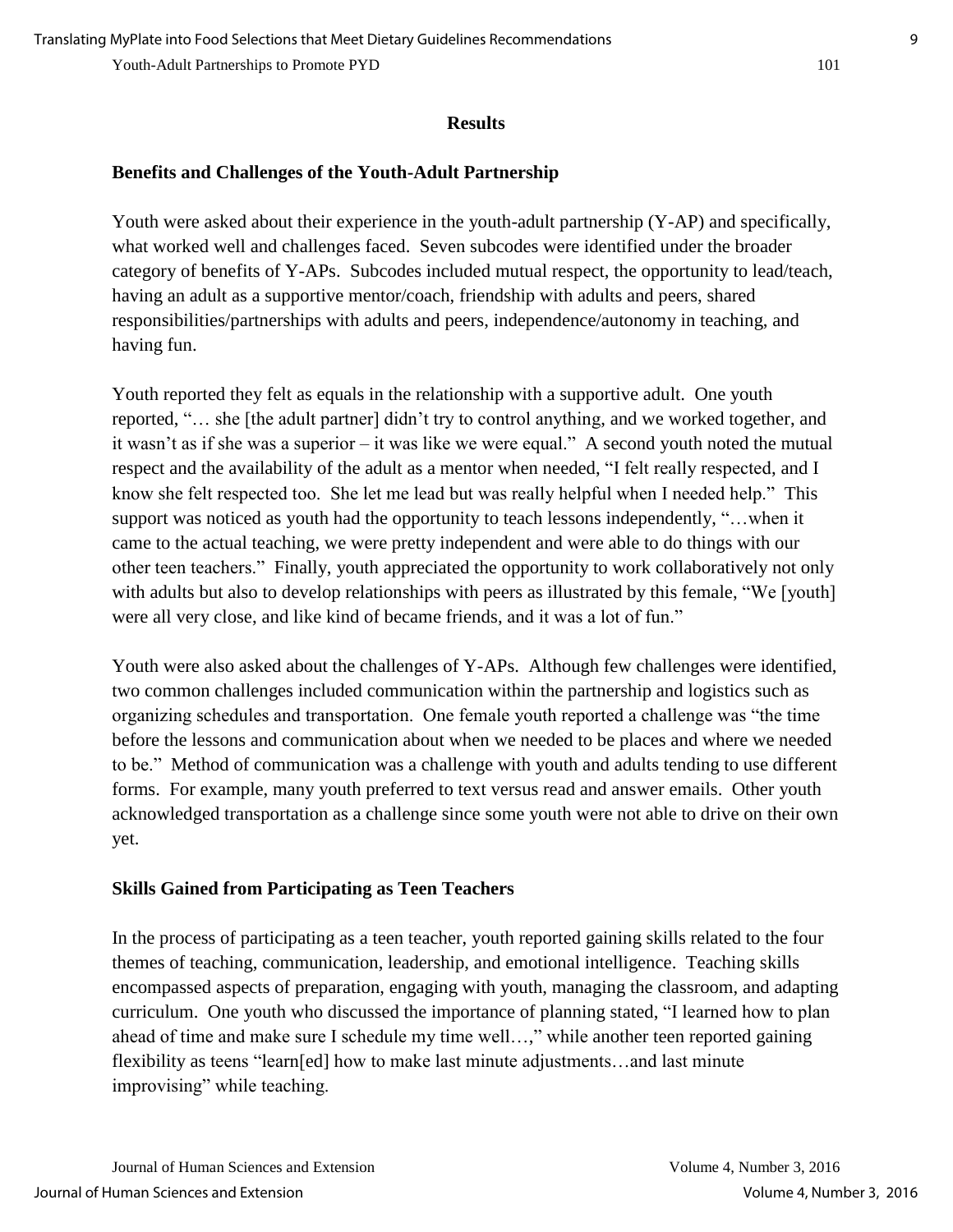Communication skills included those related to public speaking (e.g., greater skill and confidence), being assertive, listening, tailoring a message to a specific audience, and nonverbal skills. Youth reported greater confidence in their own speaking skills, such as, "I was really shy to talk in front of a whole bunch of people but… I could do it now without being shy." Youth also noted how important it was to change their communication approach depending on to whom they were speaking. One youth stated:

For example, if one of your friends said something wrong you'd want to be like "oh no, you're so wrong." Like if a kid says it wrong, you'd be like "nice try but it's actually this," so learning to change from talking to friends to kids.

Leadership skills gained spanned dealing with stressful situations, responsibility, organization, working in groups or teams, and professionalism. Many youth noted the importance of working as a group, with one stating, "…pretty much we had to work as a team 'cause some people are better at doing something than others. Like one person's probably better at cutting stuff or one person's better at talking to others, you know." Another youth noted how their own style may conflict with others:

I'm kind of a controlling person, and I'm like, okay, I know this is going to work, so we should do this. But then I'm like wait, there's other ways we can do it. I think it (being a teen teacher) taught me a lot because I know not everywhere I work there's going to be people that work with me – sometimes I'm going to clash with people.

Finally, the subcode of emotional intelligence represented respecting others, relationships with other people, and personal characteristics or traits. Multiple youth reported developing skills related to patience throughout their experience. For example, one youth stated:

Because we're teaching little kids and that requires a lot of patience, but towards the end, I would sort of get frustrated, and I couldn't, of course, be like, rude to any of the kids, so I would have to, like, take a deep breath and say, ok, this is what we're going to do.

#### **Discussion**

When looking at the results from a PYD perspective, it is evident the youth who participated in youth-adult partnerships as teen teachers experienced beneficial outcomes. Specifically, emergent qualitative codes clearly aligned with the 4-H Essential Elements of belonging, mastery, independence, and generosity, indicating PYD had occurred even when the overall program did not explicitly target such outcomes.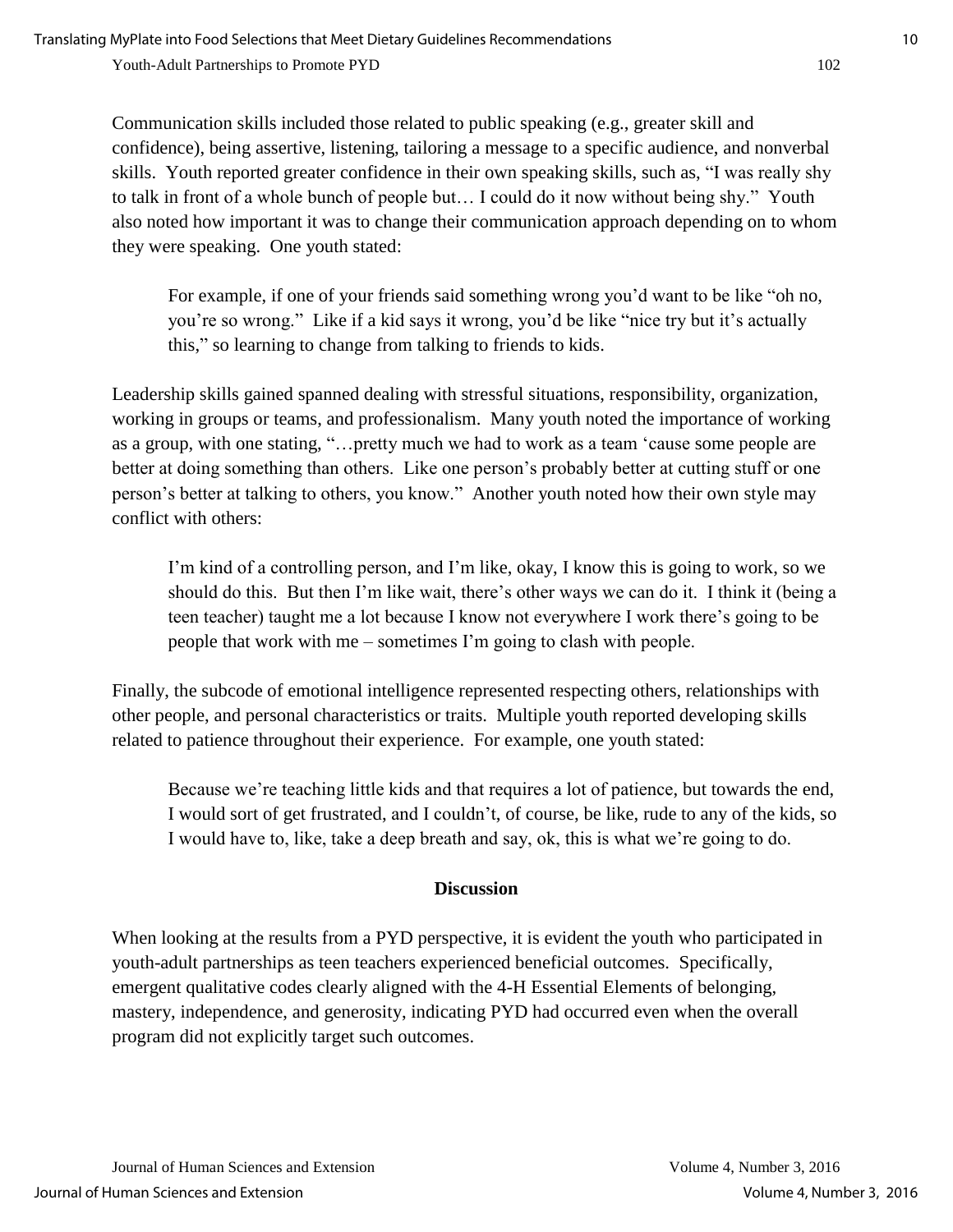#### **Evidence of Positive Youth Development**

By developing a training and program in line with Zeldin et al.'s (2016) conceptualization of youth-adult partnerships, the critical components of a teens as teachers program model (Lee  $\&$ Murdock, 2001), and characteristics of developmental relationships (Li & Julian, 2012), we anticipated positive youth development outcomes would emerge from the experiences of youth partners.

The two key components of a youth-adult partnership, youth voice in decision making and supportive adult relationships, were illustrated in emergent codes related to mutual respect, shared responsibilities with adults, and adults acting as a supportive coach or mentor. These codes also reflect the characteristics of developmental relationships between the youth and adult. Critical components of a TAT program model were intentionally built in through aspects such as the curriculum (i.e., Arnold et al., 2015) and structured training and were also evident through youth responses. Within qualitative codes, youth reported shared responsibilities, partnerships, and friendships with adults as well as other teens and reported greater confidence and comfort with a number of teaching-related skills (e.g., classroom management, preparation).

Given this foundation, finding evidence of the Essential Elements within the data was not surprising. Participating youth developed a sense of belonging through intentional engagement with adults and other youth in a positive environment where they were treated as equals. They developed mastery as they increased their knowledge, confidence, and skills related to being a teen teacher. Independence was evidenced through the opportunity for autonomy within the teaching environment with a supportive adult present. Finally, generosity was observed through the development of emotional intelligence where youth developed greater respect and appreciation for those around them.

Overall, this suggests that youth participants achieved short-term gains indicative of positive youth development. Continuing along this line, we would expect these youth to maintain a thriving trajectory toward adulthood, continue to engage and contribute positively within their world (e.g., social, community), and be less likely to engage in risk or problem behaviors (Lerner et al., 2011).

## **PYD as a Secondary Outcome**

One notable feature of the current program was the positive impact made on youth when the intended focus of the program was the younger youth that were receiving the lessons. Broadly, the 4-H FSF program was designed with the aim of supporting healthy food choices for youth and families from point of purchase to preparation and enjoyment at the family table. This healthy living and nutrition education program primarily targeted younger youth aged 8 to 12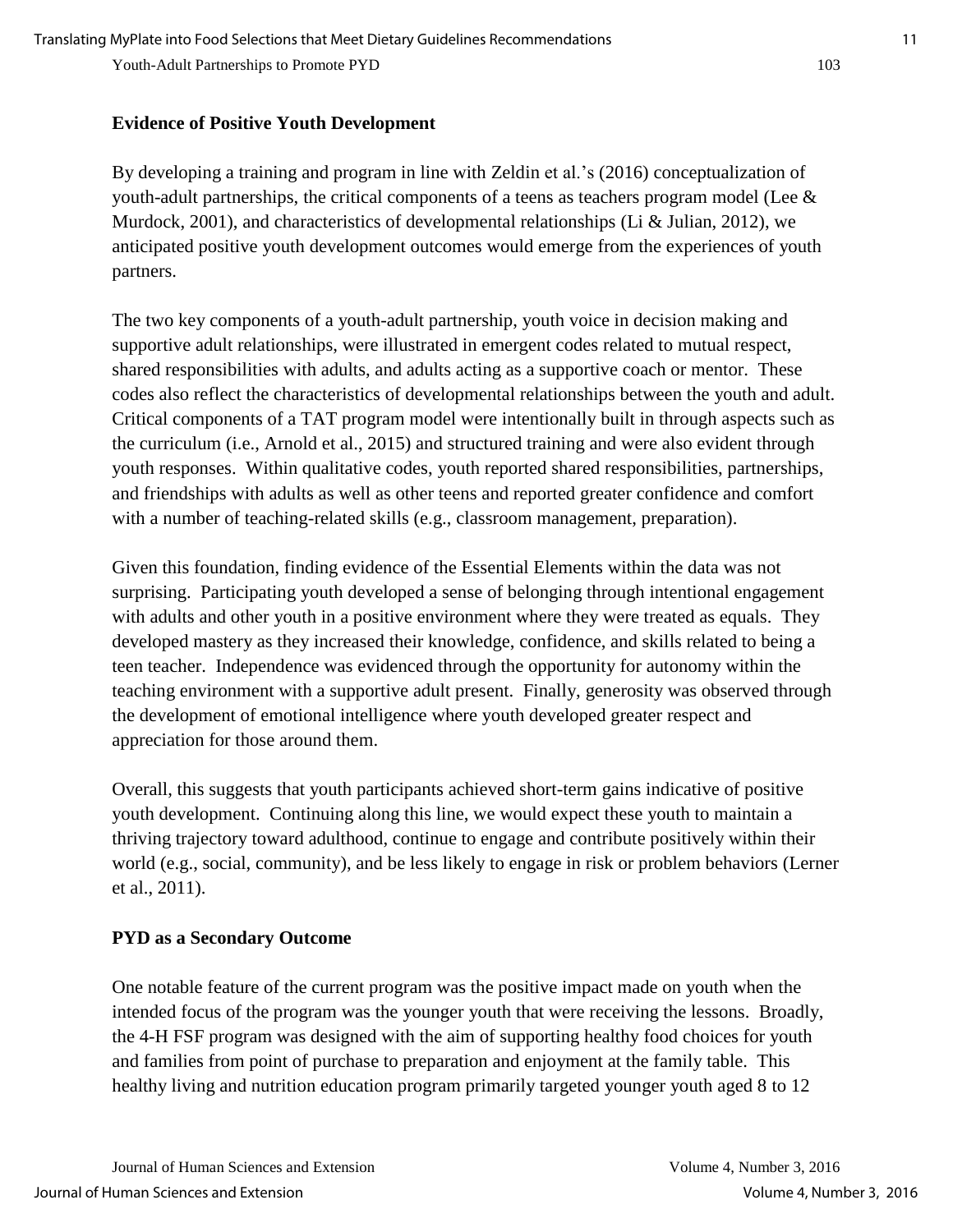years. The role of older youth was limited to the delivery methods of the youth-adult partnership and teen as teacher program model. Therefore, the intended outcome for the program was primarily to promote nutrition in younger youth and their families. However, what the program neglected to fully appreciate was the potential for a PYD opportunity for the teens involved as partners and teachers. Results from the current study demonstrate how effective a purposeful youth-adult partnership can be in increasing PYD outcomes.

## **Moving Beyond Engagement**

Youth today have ample opportunities for engagement with youth programs, illustrated by the fact that 83% of 12 to 17 year olds participate in at least one organized activity outside of school (Child and Adolescent Health Measurement Initiative, 2012). However, simply attending and participating does not achieve the same developmental benefits as purposefully engaging youth. In addition, the balance of power between youth and adults varies drastically depending upon the structure of the activity. In the current study, youth may have initially participated for external reasons (e.g., my parents signed me up); however, research suggests that when youth develop a personal meaning and connection to the activity through internal motivation, psychological engagement is facilitated, which promotes greater developmental benefits (Dawes & Larson, 2011). Results from the current study suggest the shared power present in youth-adult partnerships and the opportunity to be a teen teacher were associated with such psychological engagement as evidenced by the development of competence (e.g., communication skills gained), the understanding of how skills gained in the youth-adult partnership could be used for future goals (e.g., how to communicate with others in the future), and the ability to connect the activity outside of themselves (e.g., greater respect for others). By engaging youth as an equal partner, rather than in an adult-led partnership, we maximized the potential for PYD outcomes.

## **Implementation Challenges**

Results from the current study demonstrate the value of intentional opportunities for teens to experience PYD. The 4-H FSF program was implemented by 4-H Youth Development professionals who understand the evidence behind youth-adult partnerships and have seen firsthand the impact quality partnerships have in the lives of young people. However, as with any curriculum, real-world factors highly influence implementation. In the current study, issues arose when implementing 4-H FSF at different county sites resulting in varying levels of youth participation.

One challenge Extension educators face is the reality of reaching participation numbers expected by funders and stakeholders at the expense of spending the time necessary for the type of PYD outcomes desired. The 4-H FSF program was intended to reach 2,500 younger youth 8 to12 years old using youth-adult partnerships and a teens as teachers program model. In order to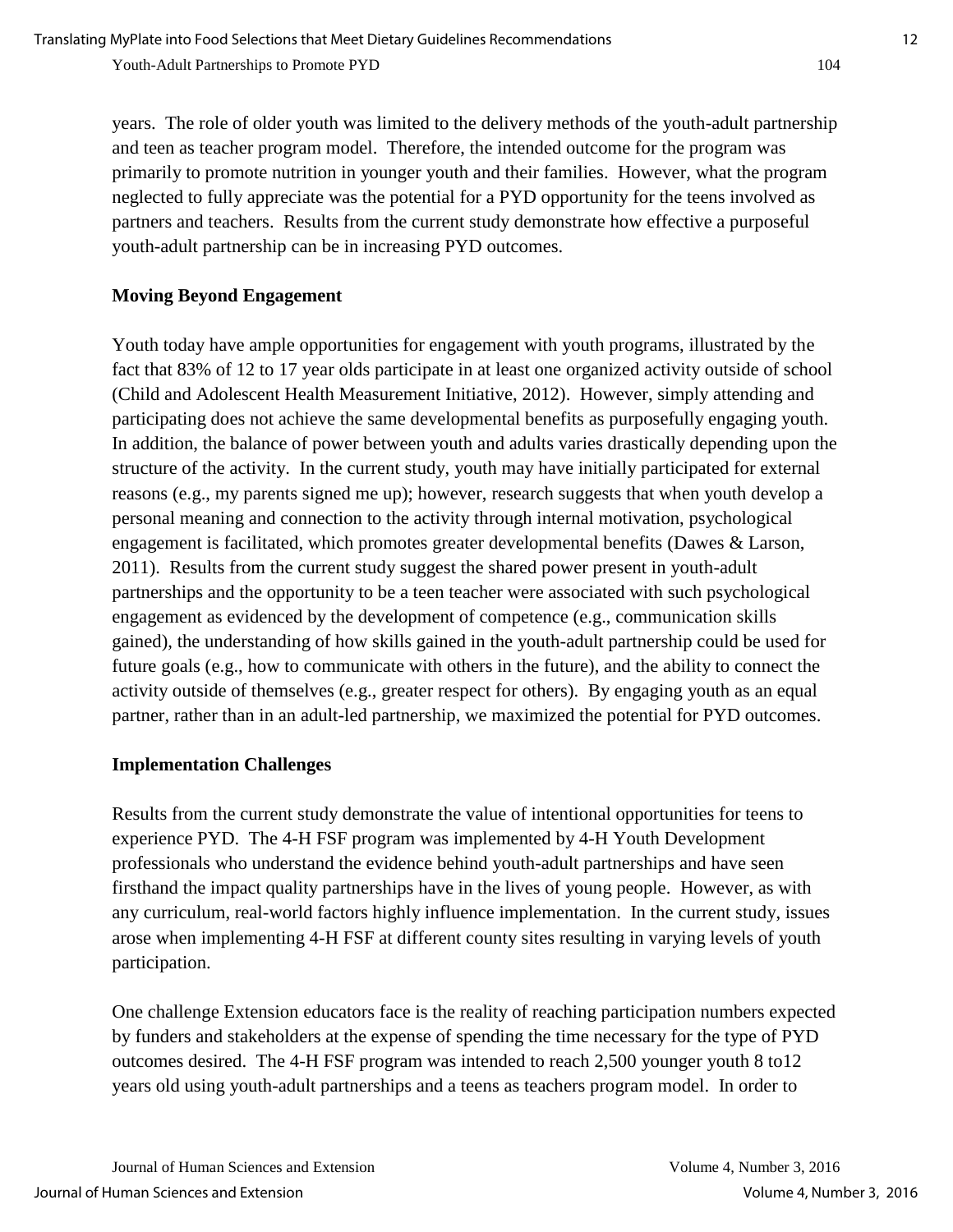reach that number of consistently attending younger youth, some counties partnered with their local school districts to offer the curriculum during educational class time. Unfortunately, this meant youth (i.e., teens) were in school when the curriculum was delivered and therefore were not able to participate as teachers. Second, many county coordinators for the 4-H FSF program partnered with other youth serving organizations within their communities. For example, Boys and Girls Clubs and local Parks and Recreation held after school and summer programs for youth in low-income neighborhoods at nearby community facilities. In these collaborations, 4-H FSF operated within the framework of existing programs. Third, while many counties were successful at engaging youth in partnership with adults, other counties involved youth as 'helpers' (i.e., adult-led collaborations) to the process instead of being truly engaged in a quality youth-adult partnership. Finally, youth lead busy lives, and one challenge was keeping the same youth engaged for the duration of the program. While there were examples of youth who continued to be involved after the 4-H FSF program ended, there were other youth who dropped out due to conflicts or competing interests.

#### **Implications and Future Directions**

Despite these challenges, positive outcomes were identified in participating youth. Based on our experience and lessons learned, we have identified three suggestions for successful implementation of a youth-adult partnership including basing programming on theory and evidence, proactively anticipating potential challenges of youth and adults working together, and considering funding deliverables.

In addition to the Essential Elements, it is important to build programs on a solid foundation of theory and evidence such as the components of youth-adult partnerships (Zeldin et al., 2016), elements essential to the success of teens as teachers (if using this program model; Lee  $\&$ Murdock, 2001), and peer-reviewed curricula (Arnold et al., 2015; Arnold & Gifford, 2014). As described earlier, our initial train-the-trainer weekend event was critical to not only disseminating information about curriculums used but also to fostering positive relationships between youth, their adult partners, and peers.

Sustained youth engagement is key to the youth-adult partnership, and some challenges can be anticipated prior to program implementation. In the current study, the train-the-trainer event included a discussion on the benefits and challenges of working in a youth-adult partnership where youth and adults were in separate groups and had the opportunity to share their challenges with one another. Challenges identified in this training activity and in the qualitative evaluation focused on transportation (e.g., coordinating transportation, working around busy schedules) and communication issues (e.g., method and timeliness of communication). By identifying these issues prior to program implementation, youth-adult partners can jointly strategize ways to mitigate these challenges.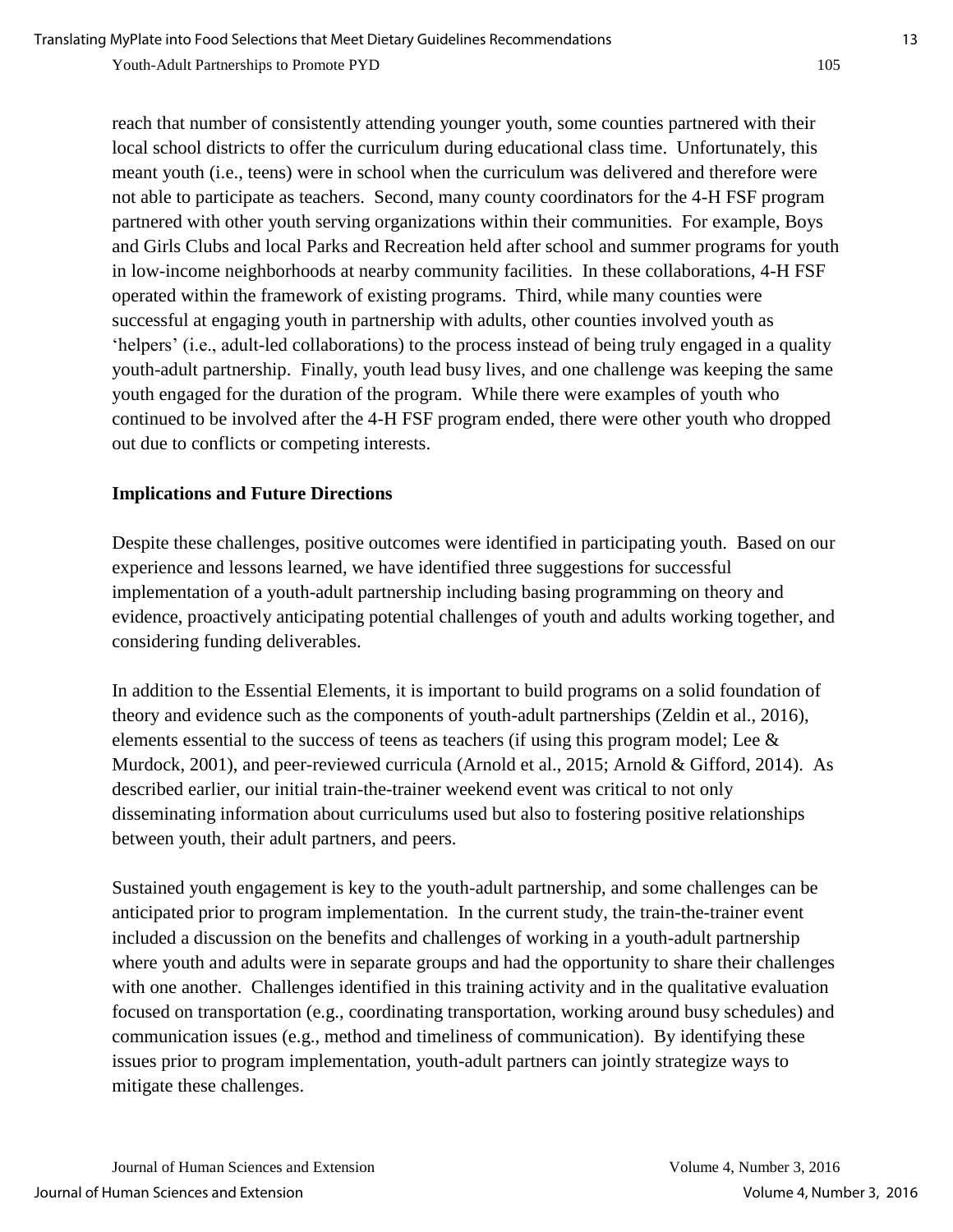The program described here had funding to cover the costs of additional staff wages, training costs, curriculum, travel, and supplies. In planning any program involving youth-adult partnerships, how the program will be implemented and sustained must be considered carefully. At a minimum, the costs of initial and ongoing training and support must be determined, as training is key to the success of the partnership.

From an evaluation perspective, additional information on the youth-adult partnership would be beneficial. In the current study, qualitative data were collected from participating youth only. In the future, collecting data from both youth and their adult partners would provide a more holistic representation regarding the quality of the youth-adult experience. One potential tool for this is the Involvement and Interaction Rating scale (Jones & Perkins, 2005) which quantitatively assesses constructs of youth involvement, adult involvement, and youth-adult interaction. This could then supplement qualitative data collection approaches such as those used in the current study.

#### **Conclusion**

4-H remains one of the largest youth development programs in the United States. As such, it is important that 4-H Youth Development not only continue to use the 4-H Essential Elements to drive programing but also incorporate theoretically- and empirically-based approaches to maximize positive youth development outcomes. Supportive, caring adults are considered one of the most important strengths in an adolescent's life promoting youth development. Results from the current study add to the growing body of literature finding quality youth-adult partnerships serve to promote youth development outcomes in the short-term and place youth on a thriving trajectory toward adulthood in the long-term.

#### **References**

- Anderson, K. S., & Sandmann, L. (2009). Toward a model of empowering practices in youthadult partnerships. *Journal of Extension*, *47*(2), Article 2FEA5. Retrieved from http://www.joe.org/joe/2009april/a5.php
- Arnold, M. E., & Gifford, L. N. (Eds.). (2014). *YA4-H! Youth advocates for health – Building successful youth-adult partnerships.* Corvallis, OR: Oregon State University Public Health Extension.
- Arnold, M. E., Gifford, L. N., Deen, M. K. Y., & Edwards, J. W. (Eds.). (2015). *YA4-H! Youth advocates for health – Teens as teachers.* Corvallis, OR: Oregon State University Public Health Extension.
- Bartko, W. T., & Eccles, J. S. (2003). Adolescent participation in structured and unstructured activities: A person-oriented analysis. *Journal of Youth and Adolescence*, *32*(4), 233–241. doi:10.1023/A:1023056425648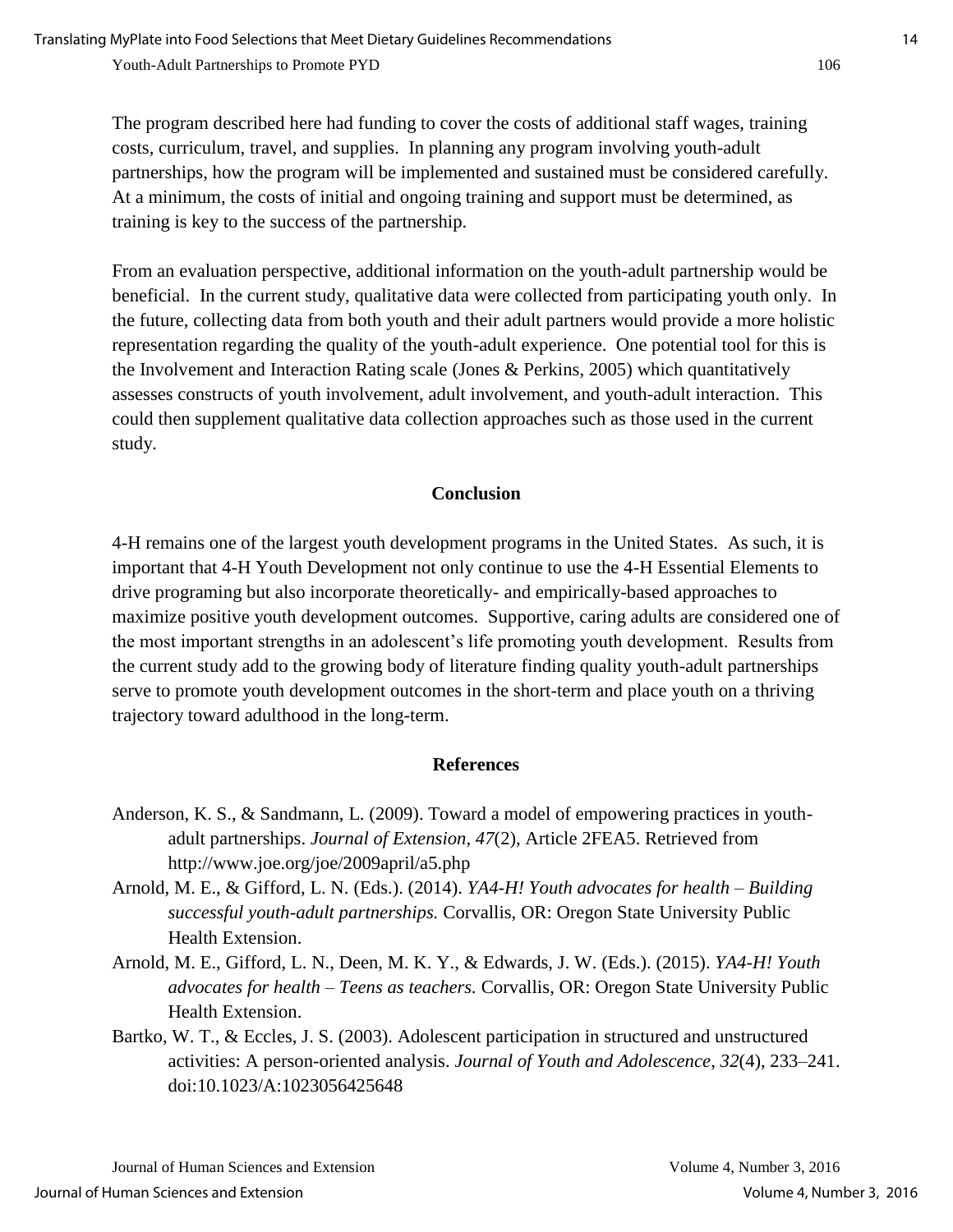- Benson, P. L., Scales, P. C., Hamilton, S. F., & Sesma, A., Jr. (2007). Positive youth development: Theory, research, and applications. In W. Damon & R. M. Lerner (Eds.), *Handbook of child psychology* (pp. 894-941). Hoboken, NJ: John Wiley & Sons. doi:10.1002/9780470147658.chpsy0116
- Bowers, E. P., Johnson, S. K., Warren, D. J. A., Tirrell, J. M., & Lerner, J. V. (2015). Youthadult relationships and positive youth development. In E. P. Bowers, G. J. Geldhof, S. K. Johnson, L. J. Hilliard, R. M. Hershberg, J. V. Lerner, & R. M. Lerner (Eds.), *Promoting positive youth development: Lessons from the 4-H study* (pp. 97–120). Cham, Switzerland: Springer International Publishing. doi:10.1007/978-3-319-17166-1
- Brendtro, L. K., Brokenleg, M., & Van Bockern, S. (2005). The circle of courage and positive psychology. *Reclaiming Children & Youth*, *14*(3), 130–136.
- Camino, L. A. (2000). Youth-adult partnerships: Entering new territory in community work and research. *Applied Developmental Science*, *4*(sup1), 11–20. doi:10.1207/S1532480XADS04Suppl\_2
- Camino, L. A. (2005). Pitfalls and promising practices of youth-adult partnerships: An evaluator's reflections. *Journal of Community Psychology*, *33*(1), 75–85. doi:10.1002/jcop.20043
- Child and Adolescent Health Measurement Initiative. (2012). *National Survey of Children's Health NSCH 2011/2012*. Retrieved from
	- http://childhealthdata.org/browse/survey/results?q=2518&r=1&g=453
- Christens, B. D. (2012). Toward relational empowerment. *American Journal of Community Psychology*, *50*(1-2), 114–128. doi:10.1007/s10464-011-9483-5
- Cornell University. (2014). *Choose Health: Food, Fun, and Fitness*. Ithaca, NY: PUBLISHER. Retrieved from http://fnec.cornell.edu/for-partners/curricula/chfff/
- Cowan, J., & Smith, C. A. (2010). Let go and let them lead Empowering youth to lead a regional event. *Journal of Extension*, *48*(2), Article 2IAW2. Retrieved from http://www.joe.org/joe/2010april/iw2.php
- Creswell, J. W. (2013). *Qualitative inquiry and research design: Choosing among five approaches* (3rd ed.)*.* Thousand Oaks, CA: Sage.
- Damon, W. (2004). What is positive youth development? *The Annals of the American Academy of Political and Social Science*, *591*(1), 13–24. doi:10.1177/0002716203260092
- Dawes, N. P., & Larson, R. (2011). How youth get engaged: Grounded-theory research on motivational development in organized youth programs. *Developmental Psychology*, *47*(1), 259–269. doi:10.1037/a0020729
- Denner, J., Meyer, B., & Bean, S. (2005). Young Women's Leadership Alliance: Youth-adult partnerships in an all-female after-school program. *Journal of Community Psychology*, *33*(1), 87–100. doi:10.1002/jcop.20036
- Eccles, J. S., Barber, B. L., Stone, M., & Hunt, J. (2003). Extracurricular activities and adolescent development. *Journal of Social Issues*, *59*(4), 865–889. doi:10.1046/j.0022- 4537.2003.00095.x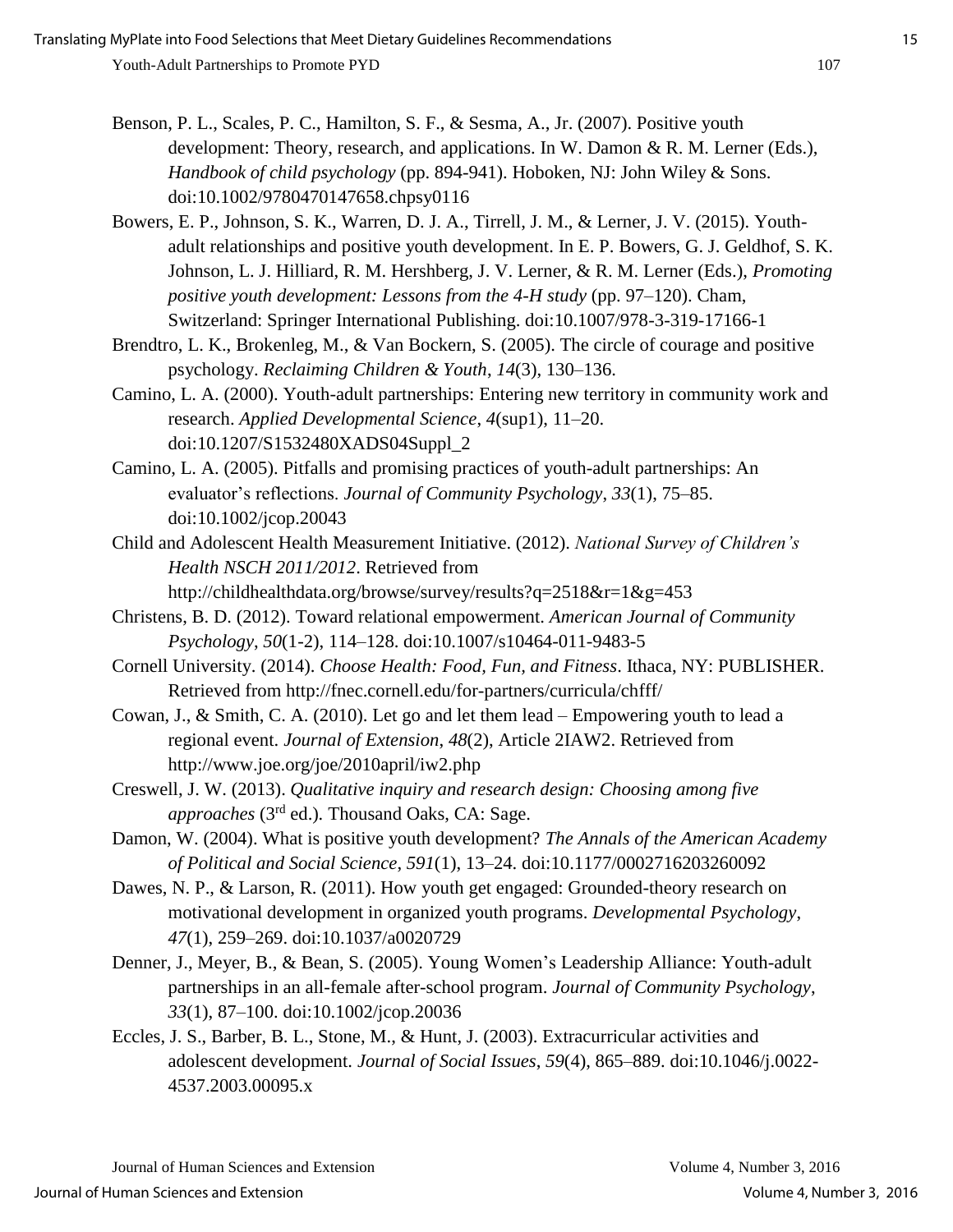- Eccles, J. S., & Gootman, J. A. (Eds.). (2002). *Community programs to promote youth development.* Washington, DC: The National Academies Press. doi:10.17226/10022
- Green, J., Willis, K., Hughes, E., Small, R., Welch, N., Gibbs, L., & Daly, J. (2007). Generating best evidence from qualitative research: The role of data analysis. *Australian and New Zealand Journal of Public Health*, *31*(6), 545–550. doi:10.1111/j.1753- 6405.2007.00141.x
- Guest, G., Bunce, A., & Johnson, L. (2006). How many interviews are enough? An experiment with data saturation and variability. *Field Methods*, *18*(1), 59–82. doi:10.1177/1525822X05279903
- Jones, F. C., & Broome, M. E. (2001). Focus groups with African American adolescents: Enhancing recruitment and retention in intervention studies. *Journal of Pediatric Nursing*, *16*(2), 88–96. doi:10.1053/jpdn.2001.23151
- Jones, K. R., & Perkins, D. F. (2005). Determining the quality of youth-adult relationships within community-based youth programs. *Journal of Extension*, *43*(5), Article 5FEA5. Retrieved from http://www.joe.org/joe/2005october/a5.php
- Kress, C. (2004). *Essential elements of 4-H youth development*. Chevy Chase, MD: National 4-H Headquarters. Retreived from http://extension.oregonstate.edu/4hwildlifestewards/pdfs/ Essentialelements.pdf
- Lee, F. C. H., & Murdock, S. (2001). Teenagers as teachers programs: Ten essential elements. *Journal of Extension*, *39*(1), Article 1RIB1. Retrieved from http://www.joe.org/joe/2001february/rb1.php
- Lerner, R. M., Dowling, E. M., & Anderson, P. M. (2003). Positive youth development: Thriving as the basis of personhood and civil society. *Applied Developmental Science*, *7*(3), 172– 180. doi:10.1207/S1532480XADS0703\_8
- Lerner, R. M., Lerner, J. V, Almerigi, J. B., Theokas, C., Phelps, E., Gestsdottir, S., … von Eye, A. (2005). Positive youth development, participation in community youth development programs, and community contributions of fifth-grade adolescents: Findings from the first wave of the 4-H Study of Positive Youth Development. *The Journal of Early Adolescence*, *25*(1), 17–71. doi:10.1177/0272431604272461
- Lerner, R. M., Lerner, J. V, von Eye, A., Bowers, E. P., & Lewin-Bizan, S. (2011). Individual and contextual bases of thriving in adolescence: A view of the issues. *Journal of Adolescence*, *34*(6), 1107–1114. doi:10.1016/j.adolescence.2011.08.001
- Li, J., & Julian, M. M. (2012). Developmental relationships as the active ingredient: A unifying working hypothesis of "what works" across intervention settings. *American Journal of Orthopsychiatry*, *82*(2), 157–166. doi:10.1111/j.1939-0025.2012.01151.x
- Little, R. R. (1993). *What's working for today's youth: The issues, the programs and the learnings*. Paper presented at the Institute for Children, Youth, and Families Fellows Colloquium, Michigan State University, East Lansing, MI.
- Martz, J. C., Mincemoyer, C. C., & McNeely, N. N. (2009). *Essential elements of 4-H youth development: Key ingredients for program success.* Chevy Chase, MD: National 4-H Council.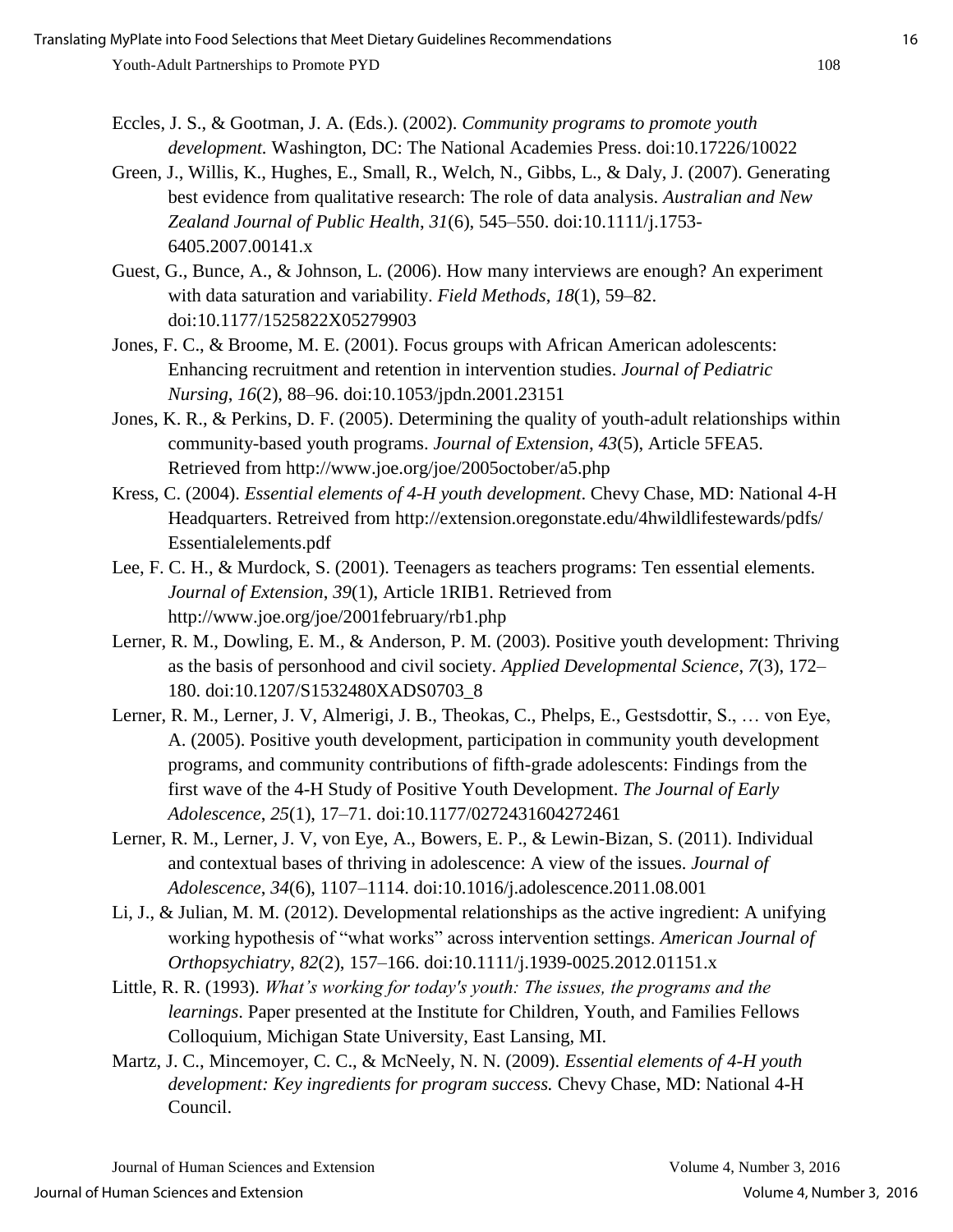- Roth, J. L., & Brooks-Gunn, J. (2003a). What exactly is a youth development program? Answers from research and practice. *Applied Developmental Science*, *7*(2), 94–111. doi: 10.1207/S1532480XADS0702\_6
- Roth, J. L., & Brooks-Gunn, J. (2003b). Youth development programs: Risk, prevention and policy. *Journal of Adolescent Health*, *32*(3), 170–182. doi:10.1016/S1054- 139X(02)00421-4
- Scales, P. C., & Leffert, N. (2004). *Developmental assets: A synthesis of the scientific research on adolescent development* (2nd ed.)*.* Minneapolis, MN: Search Institute.
- Sim, J., & Snell, J. (1996). Focus groups in physiotherpy evaluation and research. *Physiotherpy*, *82(3)*, 189–198. doi:10.1016/S0031-9406(05)66923-4
- Surko, M., Pasti, L. W., Whitlock, J., & Benson, D. A. (2006). Selecting statewide youth development outcome indicators. *Journal of Public Health Management and Practice*, *12*(Supplement), S72–78.
- Wong, N. T., Zimmerman, M. A., & Parker, E. A. (2010). A typology of youth participation and empowerment for child and adolescent health promotion. *American Journal of Community Psychology*, *46*(1-2), 100–114. doi:10.1007/s10464-010-9330-0
- Zeldin, S. (2004). Youth as agents of adult and community development: Mapping the processes and outcomes of youth engaged in organizational governance. *Applied Developmental Science*, *8*(2), 75–90. doi:10.1207/s1532480xads0802\_2
- Zeldin, S., Christens, B. D., & Powers, J. L. (2013). The psychology and practice of youth-adult partnership: Bridging generations for youth development and community change. *American Journal of Community Psychology*, 51(3-4), 385–97. doi:10.1007/s10464-012- 9558-y
- Zeldin, S., Krauss, S. E., Collura, J., Lucchesi, M., & Sulaiman, A. H. (2014). Conceptualizing and measuring youth-adult partnership in community programs: A cross national study. *American Journal of Community Psychology*, *54*(3-4), 337–347. doi:10.1007/s10464- 014-9676-9
- Zeldin, S., Krauss, S. E., Kim, T., Collura, J., & Abdullah, H. (2016). Pathways to youth empowerment and community connectedness: A study of youth-adult partnership in Malaysian after-school, co-curricular programs. *Journal of Youth and Adolescence*, *45*(8),1638–1651. doi:10.1007/s10964-015-0320-2
- Zeldin, S., & Petrokubi, J. (2006). Understanding innovation: Youth-adult partnerships in decision making. *The Prevention Researcher*, *13*(1), 11–15.

*Elizabeth H. Weybright,* PhD, is an Assistant Professor in the Department of Human Development and Statewide Adolescent Extension Specialist. Her research focuses on promoting adolescent health and reducing risk behavior engagement specifically within the freetime context.